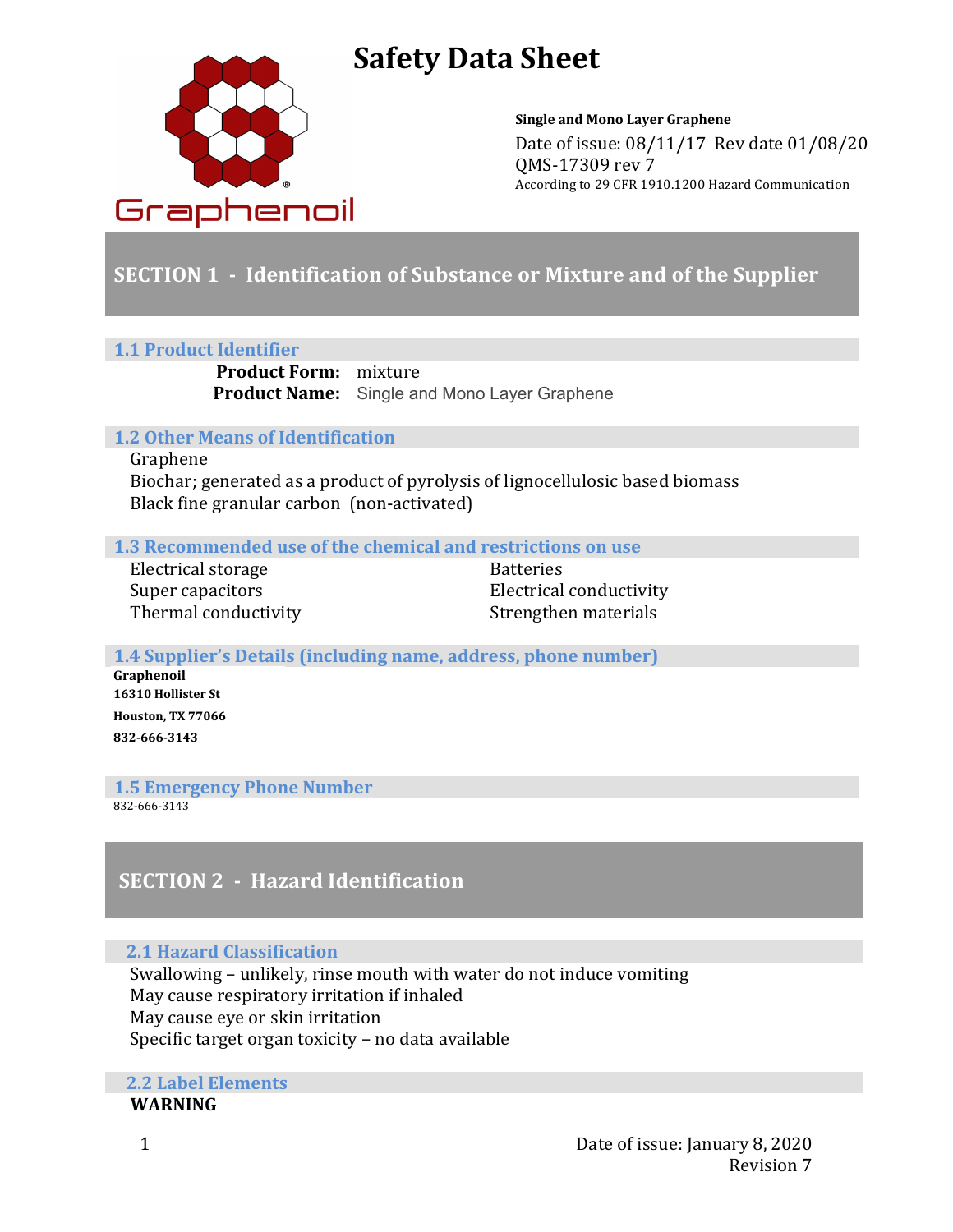

 Combustible Possible skin and eye irritant Possible respiratory tract irritant

#### **2.3 Other Hazards**

May form combustible dust concentrations in air (during processing) Pmax (corrected value) 6.41 barg; Kst measured 68 bar m/s Characterized as weak explosion hazard Keep out of reach of children Keep away from heat/spark/open flames Keep container tightly closed Avoid contact with skin and eyes Avoid breathing dust

# **SECTION 3 - Composition/Information on Ingredients**

### **3.1 Substance/Mixture**

| <b>Name</b>    | <b>Product Identifier</b> | Percent (% by wt) |
|----------------|---------------------------|-------------------|
| Carbon         |                           | Approx. 99%       |
| Trace minerals |                           | Approx. 1%        |

# **SECTION 4 - First Aid Measures**

#### **4.1 Description of First Aid Measures**

| <b>Skin Contact</b> Wash area thoroughly with soap and water. If irritation<br>develops seek medical attention.                                                                                             |
|-------------------------------------------------------------------------------------------------------------------------------------------------------------------------------------------------------------|
| <b>Eye Contact</b> Immediately flush with clean, low-pressure water for at least<br>15 minutes.                                                                                                             |
| <b>Ingestion</b> DO NOT induce vomiting. DO NOT give liquids. Seek medical<br>attention. If vomiting occurs lean victim forward to reduce the<br>risk of aspiration. Obtain medical attention if necessary. |
| <b>Inhalation</b> Move to fresh air, loosen clothing, make comfortable. Monitor<br>for breathing difficulties. Obtain medical attention if<br>necessary.                                                    |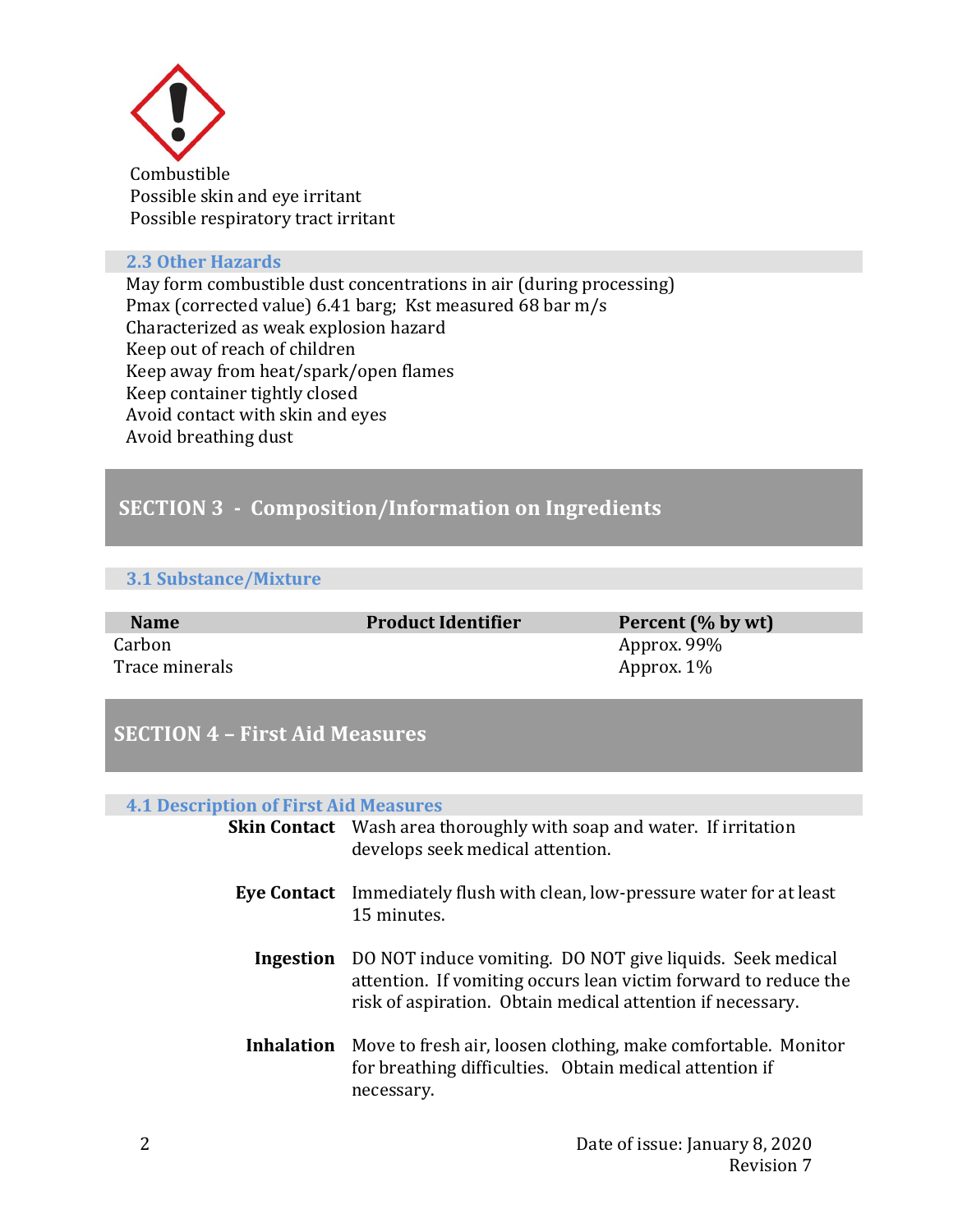## **SECTION 5 - Firefighting Measures**

### **5.1 Extinguishing Media**

Small fires: Any extinguisher suitable for Class A fires, dry chemical,  $CO<sub>2</sub>$ , water spray, fire fighting foam, and other gaseous agents.

Large fires: Water spray, fog or fire fighting foam. Water may be ineffective for fighting the fire, but may be used to cool fire-exposed containers.

#### **5.2 Special Hazards**

Dust from dry biochar may ignite if exposed to an open flame.

Avoid generating dust; fine dust dispersed in air in sufficient concentrations, and in the presence of an ignition source is a potential dust explosion hazard.

### **5.3 Advice for Firefighters**

Biochar may smolder if exposed to high temperature.

Biochar can smolder for several days.

Avoid generating dust; fine dust dispersed in air in sufficient concentrations, and in the presence of an ignition source is a potential dust explosion hazard.

### **SECTION 6 – Accidental Release Measures**

### 6.1 Personal Precautions, Protective Equipment and Emergency Procedures

In the event of a release or spill, stop at the source if you can do so safely. Recommended personal protective equipment includes gloves, safety glasses, and dust mask.

### **6.2 Environmental Precautions**

Avoid release into the environment. Do not contaminate waterways with biochar. Protect bodies of water including streams and stormwater runoff ditches. Do not flush down sewer or drainage systems.

Dust deposits should not be allowed to accumulate on surfaces, as these may form an explosive mixture if they are released into the atmosphere in sufficient concentration.

Avoid dispersal of dust in the air (i.e., cleaning dusty surfaces with compressed air).

Non-sparking tools should be used.

**6.3 Methods and Material for Containment and Cleanup**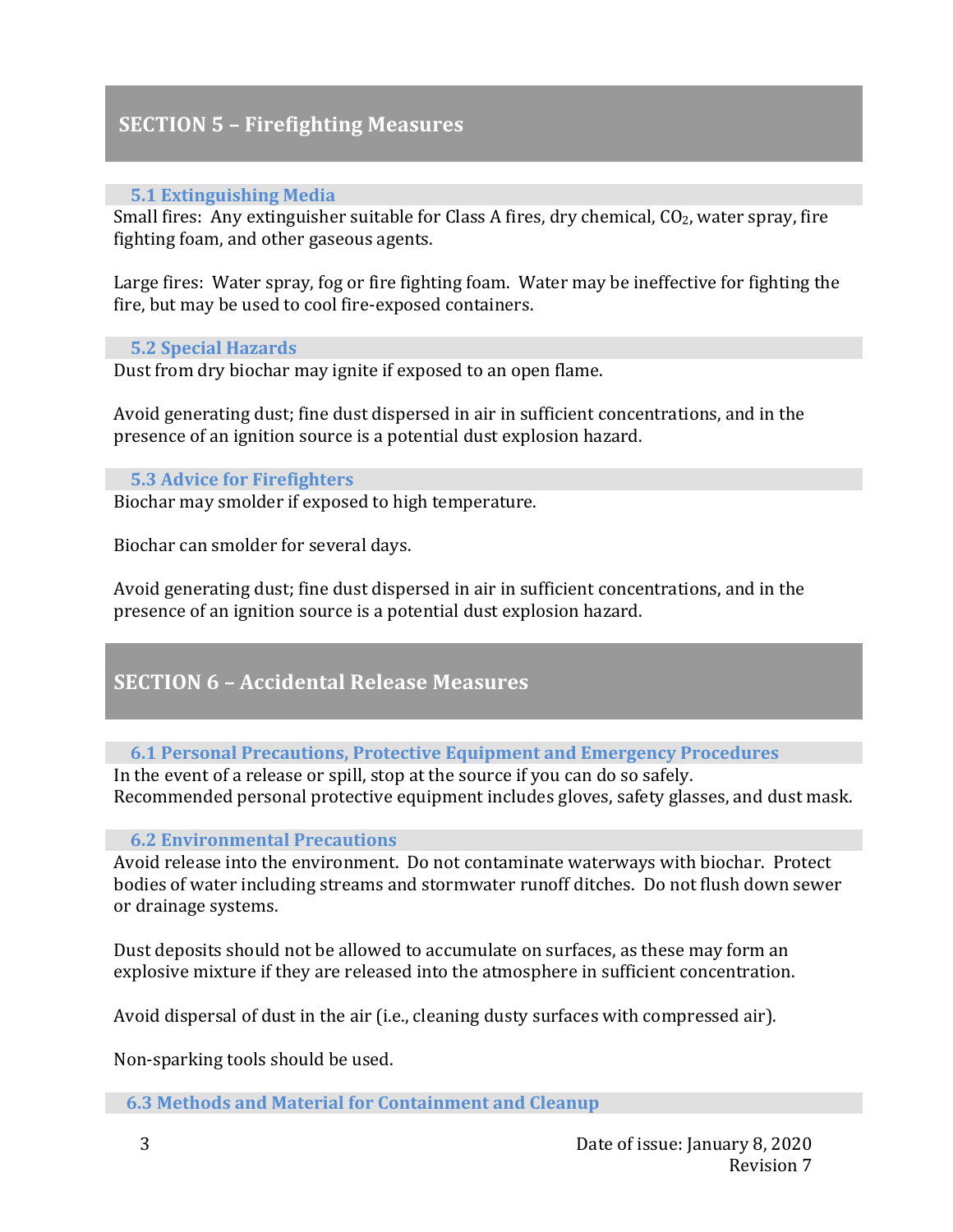Silt fences or absorbent socks may be used to contain spilled or released biochar. Cleanup as soon as possible. Shovel, scoop or sweep waste into a container for proper reclamation or disposal.

# **SECTION 7 - Handling and Storage**

### **7.1 Precautions for Safe Handling**

Biochar is hygroscopic and it can absorb liquids and gases. Keep containers sealed when not in use and away from liquid chemicals and chemical vapors.

Biochar is a dusty material. Use in a well ventilated environment. Avoid inhaling biochar dust. Wear a dust mask, safety glasses and gloves when handling.

Wash hands after handling.

**7.2 Conditions for Safe Storage** 

Biochar is combustible. Keep away from flammable materials, sparks, open flames, or excessive temperatures.

Keep containers closed and clearly labeled.

### **SECTION 8 - Exposure Controls/Personal Protection**

# **8.1 Control Parameters**

Dust Dust and Dust and Dust and ACGIH: total dust 10 mg/m<sup>3</sup> TWA OSHA PEL: total dust  $15 \text{ mg/m}^3$ ; respirable fraction  $5 \text{ mg/m}^3$ 

### **8.2 Engineering Controls**

Adequate ventilation to keep dust below workplace exposure limits.

It is recommended that all dust control equipment such as local exhaust ventilation and material transport systems involved in handling of this product contain explosion relief vents or an explosion suppression system or an oxygen deficient environment.

Ensure that dust handling systems (such as exhaust ducts, dust collectors, vessels, and processing equipment) are designed in a manner to prevent the escape of dust into the work area (i.e. that is no leakage from the equipment).

Use only appropriately classified electrical equipment and powered industrial trucks.

Install dust collection systems where needed.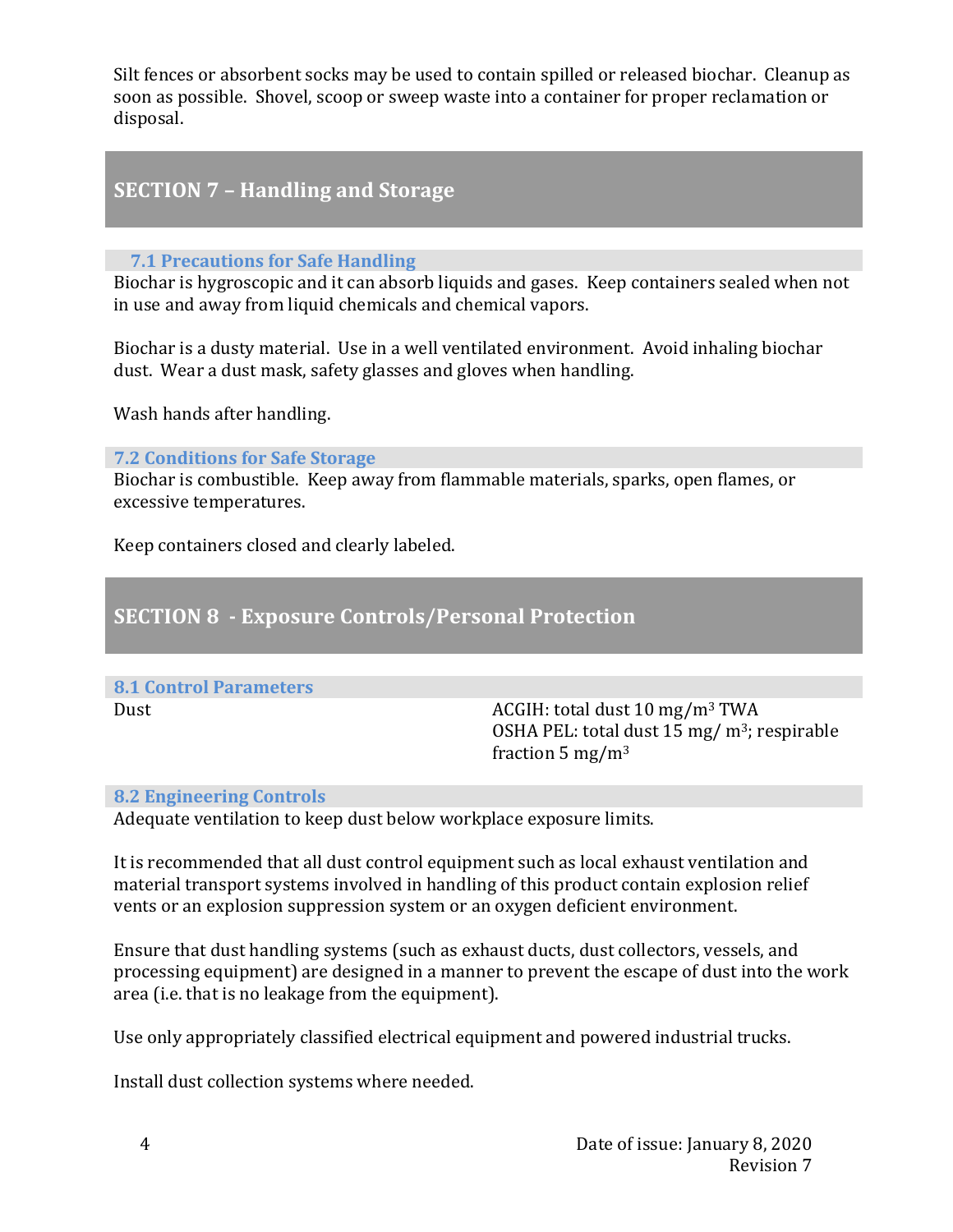Install emergency eye wash station and shower.

### **8.3 Personal Protective Equipment**

Dust mask - optional Safety glasses Gloves recommended Long sleeve shirts and long pants recommended

### **8.3 Other Controls**

Maintain good housekeeping to prevent dust accumulations.

### **SECTION 9 - Physical and Chemical Properties**

| <b>Appearance:</b> Black                    |                                           | <b>Odor:</b> odorless             |
|---------------------------------------------|-------------------------------------------|-----------------------------------|
| Physical State: Solid                       |                                           | <b>pH:</b> $8.3 - 11.4$           |
| Vapor Pressure: n/a                         | Vapor Density: n/a                        |                                   |
| <b>Boiling Point:</b> n/a                   | <b>Melting Point:</b> Unknown             |                                   |
| <b>Solubility (water):</b> Negligible       | <b>Tapped Density:</b> $0.40$ g/ml (11 µ) |                                   |
|                                             |                                           | $0.61$ g/ml (33 µ)                |
| <b>Evaporation Rate:</b> Negligible         | Viscosity ( $mm^2/s$ ): $n/a$             |                                   |
| Percent Volatile: Negligible                | Flash Point Method: n/a                   |                                   |
| Flash Point: n/a                            | <b>LEL</b> : $n/a$                        |                                   |
| <b>Explosible Conc:</b> 250 to 500 $g/cm^3$ | <b>Deflagration Index</b>                 |                                   |
|                                             | (Kst):                                    | $68 \,\mathrm{bar}\,\mathrm{m/s}$ |

### **SECTION 10 - Chemical Stability & Reactivity Information**

| <b>Reactivity:</b> None.                     |                                                                                                                                                                                                                 |
|----------------------------------------------|-----------------------------------------------------------------------------------------------------------------------------------------------------------------------------------------------------------------|
|                                              | <b>Chemical Stability:</b> Stable under normal conditions.                                                                                                                                                      |
|                                              | May react with strong oxidizing agents.                                                                                                                                                                         |
| <b>Conditions to Avoid:</b>                  | Open flames.                                                                                                                                                                                                    |
| <b>Incompatible Materials:</b>               | May react with strong oxidizing materials such as bromates,<br>chlorates, and nitrates, especially when heated. Incompatible<br>with lead, iron and manganese oxides, chlorinated paraffin's,<br>liquid oxygen. |
| Possibility of Hazardous Will not occur.     |                                                                                                                                                                                                                 |
| <b>Reactions:</b>                            |                                                                                                                                                                                                                 |
| <b>Conditions to Avoid:</b>                  | High temperatures, open flames, sparks, ignition sources.                                                                                                                                                       |
|                                              | Hazardous Carbon monoxide, carbon dioxide, non-combusted                                                                                                                                                        |
| <b>Decomposition Products:</b> hydrocarbons. |                                                                                                                                                                                                                 |
|                                              |                                                                                                                                                                                                                 |

## **SECTION 11 - Toxicological Information**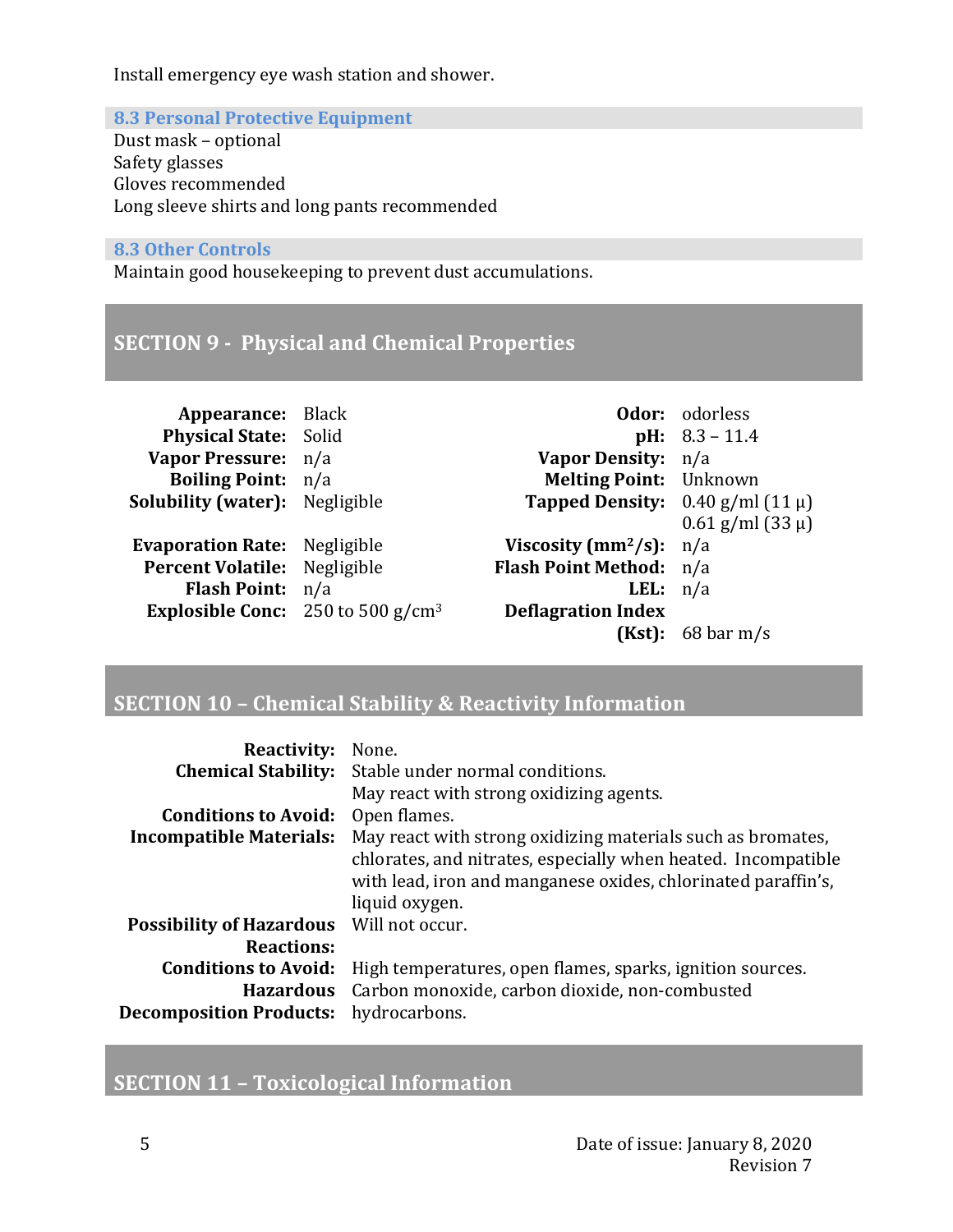**11.1 Acute Toxicity** 

| <b>Oral:</b> Effect level >8000 mg/kg Bw $LD_{50}$ rat                   |  |
|--------------------------------------------------------------------------|--|
| Effect level >4.6 mg/m <sup>3</sup> exp.duration 4 hr rat<br>Inhalation: |  |
| <b>Chronic Toxicity:</b> No information                                  |  |
| <b>Corrosion Irritation:</b> No information                              |  |
| Sensitization: No information                                            |  |
| <b>Single Target Organ:</b> No information                               |  |
| <b>Numerical Measures:</b> No information                                |  |
| <b>Carcinogenicity:</b> No information                                   |  |
| <b>Mutagenicity:</b> No information                                      |  |
| <b>Reproductive Toxicity:</b> No information                             |  |
|                                                                          |  |

#### **11.2 Routes of Exposure**

**Acute Toxicity** Inhalation – irritant Skin Contact – irritant Eyes - irritant

### **SECTION 12 - Ecological Information**

#### **12.1 General Information**

Keep out of sewers, drainage areas and waterways.

Report spills and releases, as applicable under Federal and State regulations.

#### **12.2 Ecotoxicity – Aquatic Toxicity** No exotoxicity data available

### **SECTION 13 - DISPOSAL CONSIDERATIONS**

#### **13.1 Waste Disposal Instructions**

See Section 7 for safe handling

See Section 6.2; no special disposal requirements; dispose of contents/container in accordance with local/waste and environmental authority requirements.

Contact a waste disposal service for proper disposal.

Not considered a self-heating waste.